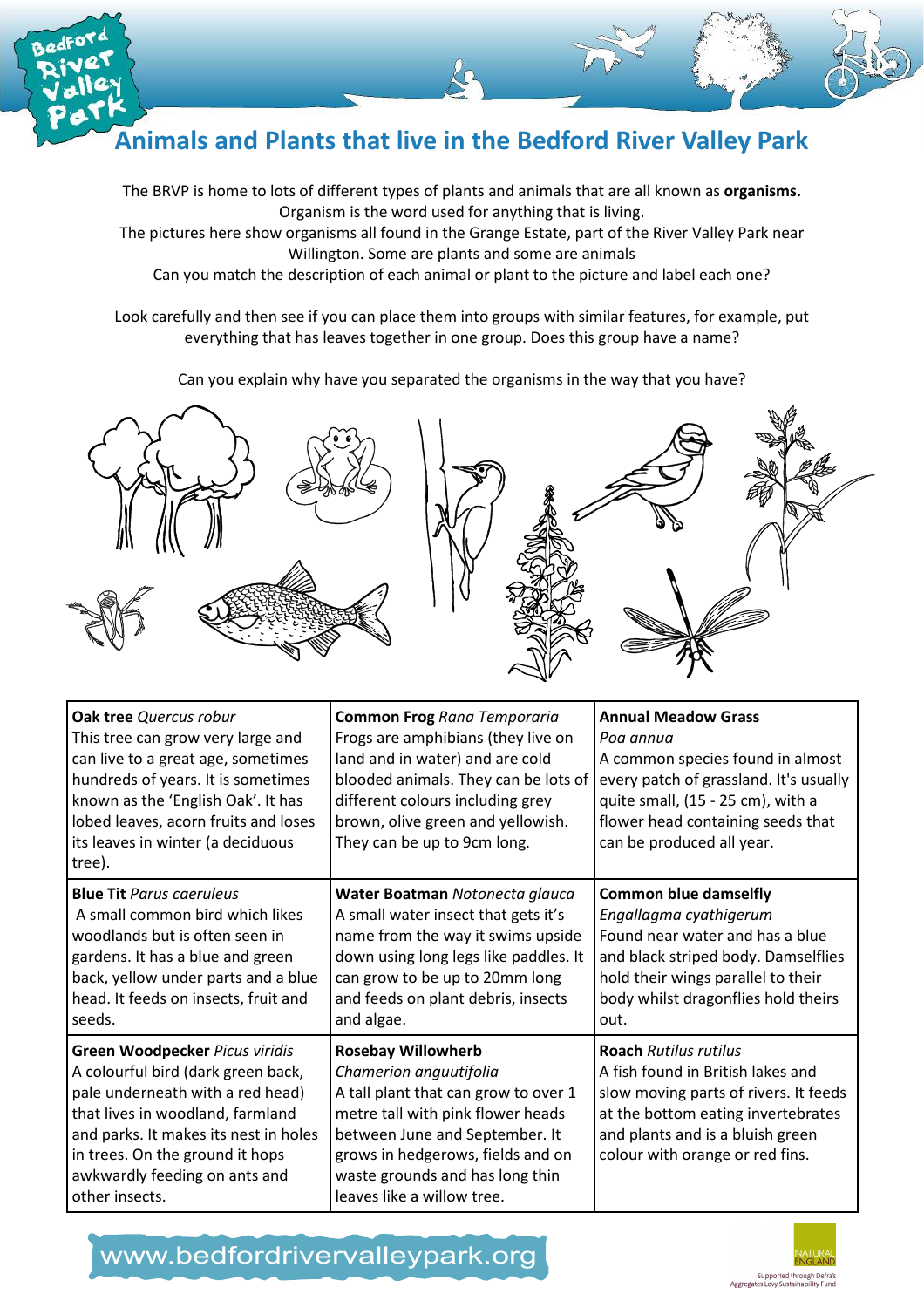

These different plants and animals live in different habitats.

(A habitat is the environment in which any living organism is found and where it finds all it needs to survive).

The map of the Grange Estate shows the different habitats that can be found in this particular part of the BRVP. There are wetland areas (rivers, lakes and ponds), woodland areas (new planting, trees and scrubby woodland) and areas of grassland (some short and grazed by animals other longer grass areas with flowers). Plants and animals will often be found in one of these habitats because they are best suited to life there.

Can you put the organisms from your list into the habitat you think it is most likely to be found in?

| Woodland habitat | Grassland habitat                                                                                                                                                     |
|------------------|-----------------------------------------------------------------------------------------------------------------------------------------------------------------------|
|                  |                                                                                                                                                                       |
|                  |                                                                                                                                                                       |
|                  |                                                                                                                                                                       |
| Water            |                                                                                                                                                                       |
|                  | <b>Water Boatman</b><br><b>Frog</b><br>Oak tree<br><b>Green Woodpecker</b><br>Fish<br><b>Damselfly</b><br>Willow herb plant<br><b>Blue tit</b><br><b>Meadow Grass</b> |
|                  |                                                                                                                                                                       |

Can you think of anything that makes one of these organisms well suited to it's habitat?

Can you think of any other animals or plants you might find in the same habitat?

Are some organisms found in more than one habitat?

www.bedfordrivervalleypark.org